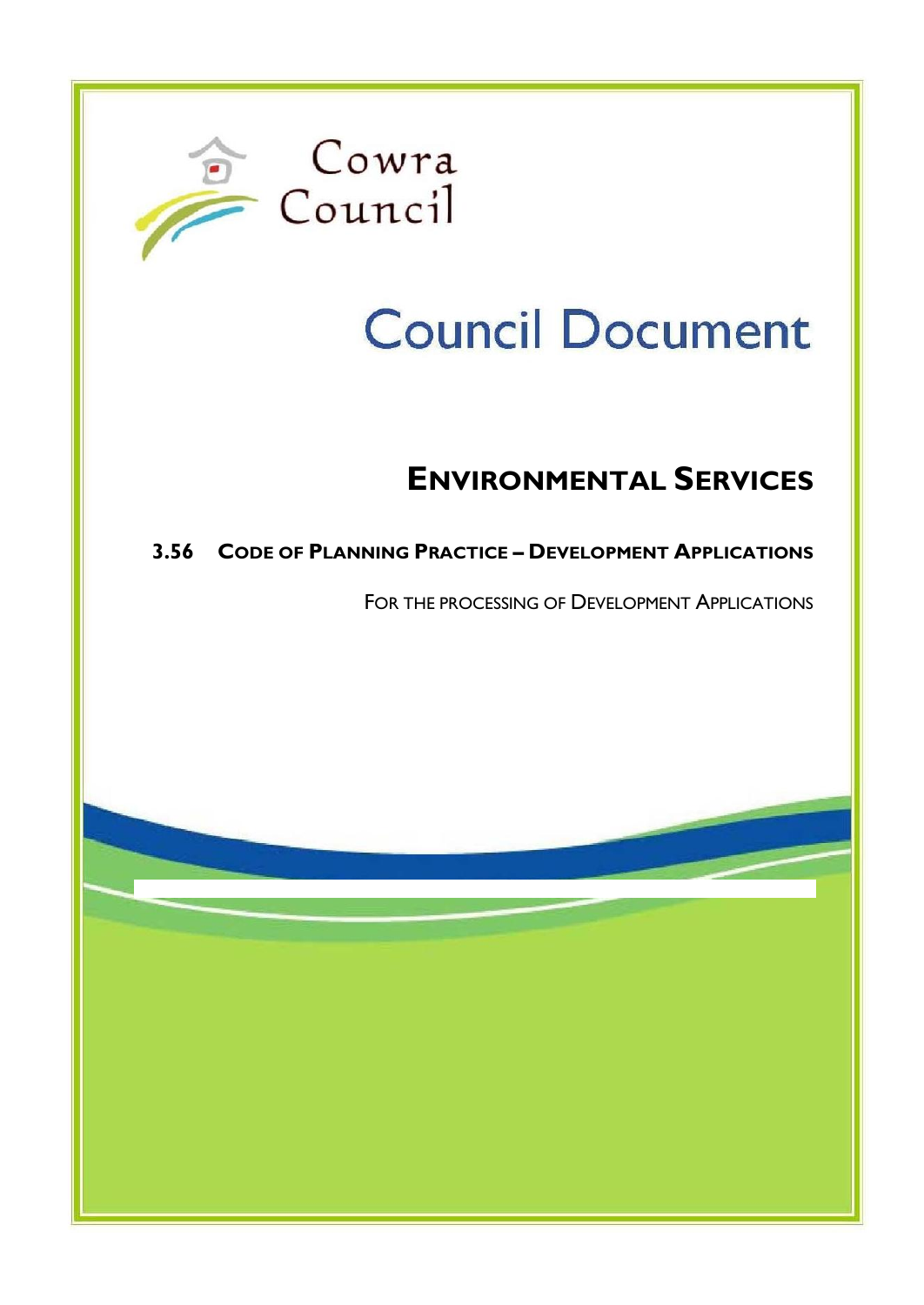#### **1. PURPOSE**

The purpose of this Code is to describe the process for assessing and determining all development applications in the Cowra Shire, except those categorised as 'complying development'. The latter categories are dealt with in Council's Exempt and Complying Development Control Plan(s).

This Code is aimed at Council staff, Councillors, residents, applicants and the community in general.

#### **2. DATE OF ADOPTION OF THIS CODE**

This Code was adopted by Council on 26 March 2007 and is effective immediately.

#### **3. APPLICATION OF THIS CODE**

This Code sets pathways for the lodgement, assessment and processing of development applications, reviews of determinations sought by applicants under Section 82A of the Environmental Planning and Assessment Act (EP&A Act) and any modifications sought under Section 96 of the EP&A Act.

#### **4. AIMS**

This Code aims to:

- a) Provide transparency about the process used in Cowra Shire Council for the application and assessment of development applications;
- b) Ensure that delegations are appropriate and that there is a separation of responsibilities in considering development applications;
- c) Ensure that decision-making about development applications is transparent, objective and fair and that applications are determined on the basis of planning merit in accordance with the EP&A Act - and not as a result of undue influence; and
- e) Minimise the risks of corruption and improve public confidence in the administration and determination of development applications.

#### **5. BACKGROUND**

The Independent Commission Against Corruption (ICAC) acknowledge there is often a lot at stake in the development process, as decisions can affect the quality of people"s lives and financial situations. For these reasons the process used to determine development applications can give rise to many concerns and complaints. These issues were picked up in ICAC"s Taking the Devil Out of Development - interim report and position papers (May 2002 and December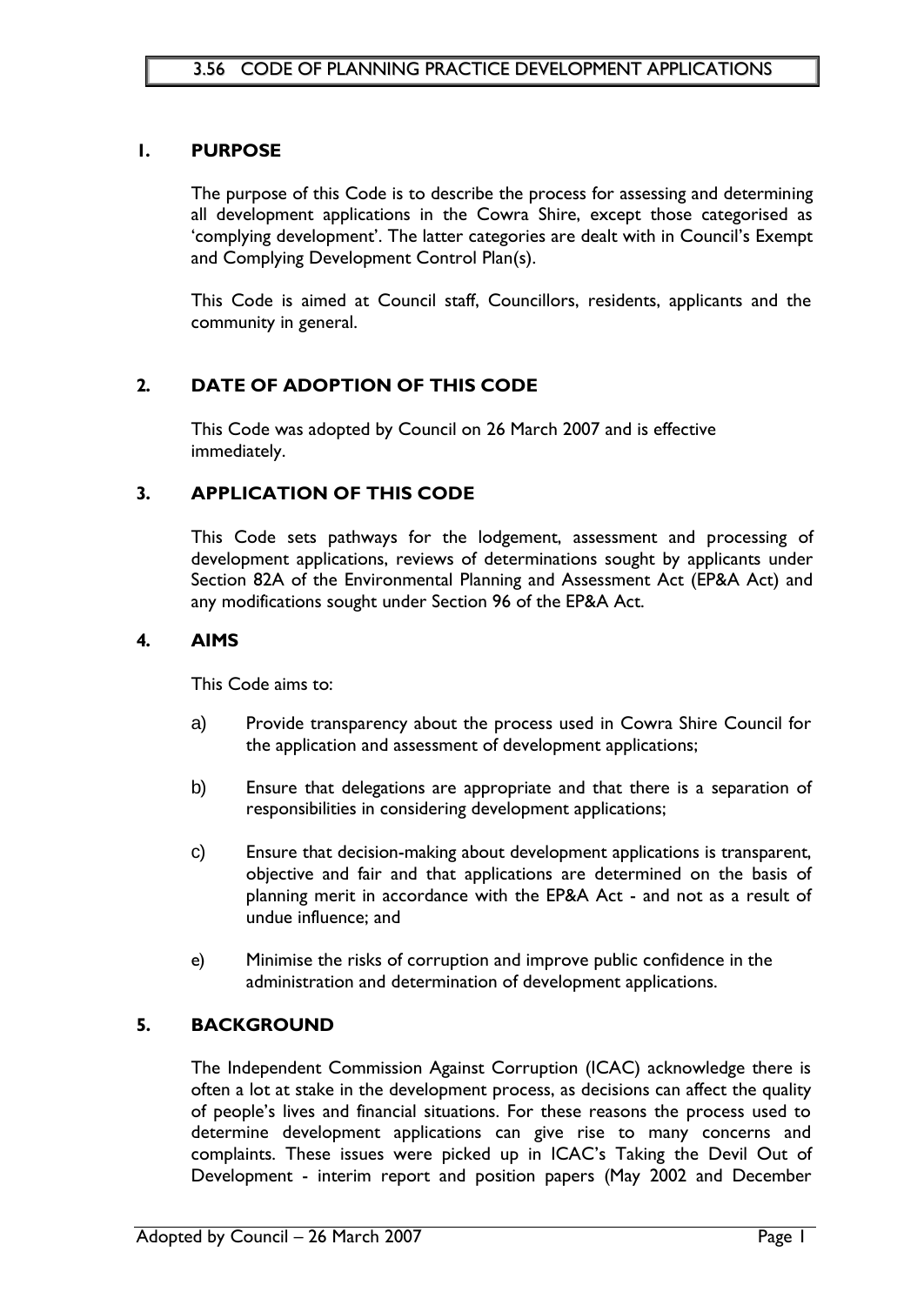#### 3.56 CODE OF PLANNING PRACTICE DEVELOPMENT APPLICATIONS

2002). In these reports, ICAC identified key risk areas for all councils in dealing with development applications and provided a number of recommendations designed to address these risks including the need to:

- Better inform applicants and objectors about council values and business ethics;
- Improve the community"s (residents and developers) understanding of the roles that Councillors and staff are obliged to fulfill when assessing and determining development applications and of the matters that will be considered in assessment and the processes and systems involved;
- Ensure the notification process used for developments is open and transparent and takes account of the size, impact and importance of the development proposed;
- Ensure appropriate delegations and separation of responsibilities in considering development applications;
- Implement changes to the law to penalise applicants who gain an approval through corrupt means;
- Provide guidance on what constitutes a modification to an application, prescribe a minimum requirement for notification and limiting the use of delegated authority for the approval of modifications;
- Provide Councillors with guidelines about their role and responsibilities in the development assessment process;
- Clarify what to do when the council is both developer and consent authority; and
- Ensure planning instruments are reviewed regularly by Council's and kept up-to-date.

Cowra Shire Council has already adopted a Code of Conduct and Code of Meeting Practice that provides guidance on how Councillors and Council staff should properly conduct themselves in a local government context. Cowra Shire Council is committed to taking action that improves public confidence in the way development applications are processed and assessed in the Shire. This Code of Planning Practice - Development Applications provides specific guidelines on how Councillors and staff should properly process and determine development applications.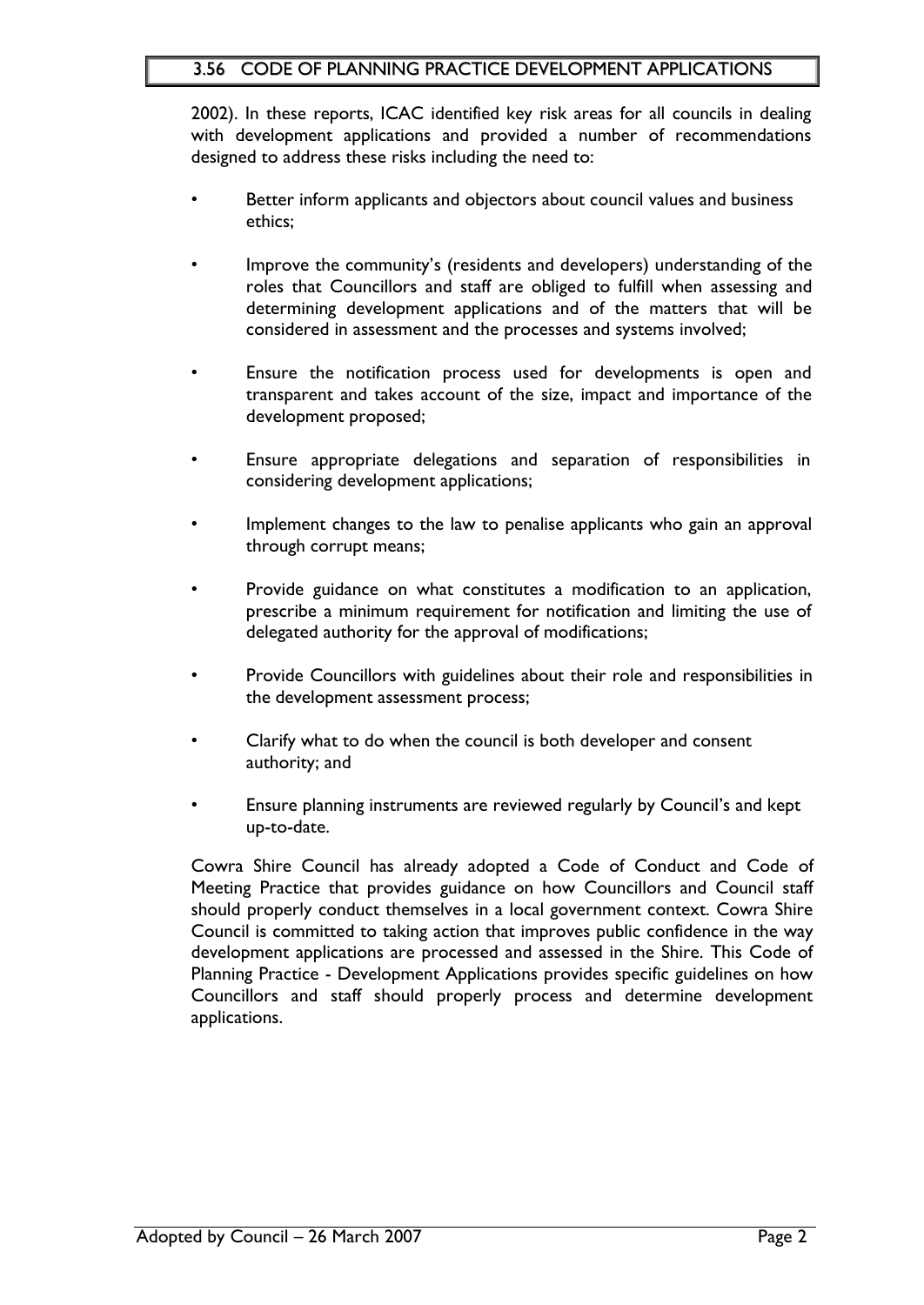#### **6. THE DEVELOPMENT APPLICATION (DA) PROCESS**

The following outlines 7 key steps in the process used by Cowra Shire Council for lodging and assessing development applications:

#### **6.1 Preliminary DA information sought and provided:**

The applicant is invited to seek information from Council's Customer Service Centre or Department - Environmental Services to assist with the preparation of a DA. Council officers are happy to provide any relevant environmental planning policies, standards and codes to assist with the preparation of a DA. Council has developed a DA Guide to assist proponents properly prepare a DA as well as understand the DA process that will be followed in relation to the type of development proposed. The DA fees can also be calculated at this stage. Counter or telephone advice and copies of council environmental planning policies, standards and codes are generally provided free of charge.

#### **6.2 Pre-lodgement DA Form:**

For a detailed response to a more complicated development proposal, an applicant is invited to complete a 'Pre-Lodgement DA Form" and specialist assessment officers will provide written comments and be available for a meeting to discuss the proposal. Within this forum Council assessment officers make a broad assessment of the development proposed, the likely issues that will need to be addressed in the DA and comment if there is any doubt about the nature of the proposed project. The applicant will be formally advised in writing of the outcome of the pre-lodgement review. The pre-lodgement process is provided by Council free of charge.

#### **6.3 DA Lodgement:**

The Customer Service Centre checks the application for completeness at time of lodging. The applicant is required to have completed a DA Checklist to streamline the process at the counter. Provided the DA Checklist is completed and there are no obvious problems or deficiencies that need to be addressed prior to lodgement, the DA will be receipted by Council. Incomplete applications will generally not be receipted by staff and will be returned to the proponent.

#### **6.4 Preliminary Assessment:**

Upon receipt of a DA, Council"s Team Leader - Development Services will review the DA to confirm its completeness, the type of development proposed, notification/advertising requirements and the assessment officer who will be responsible for the processing of the application. It is at this stage that Council will write to the applicant acknowledging receipt of the application. Council may contact the applicant to request clarification of a DA matter or seek additional information.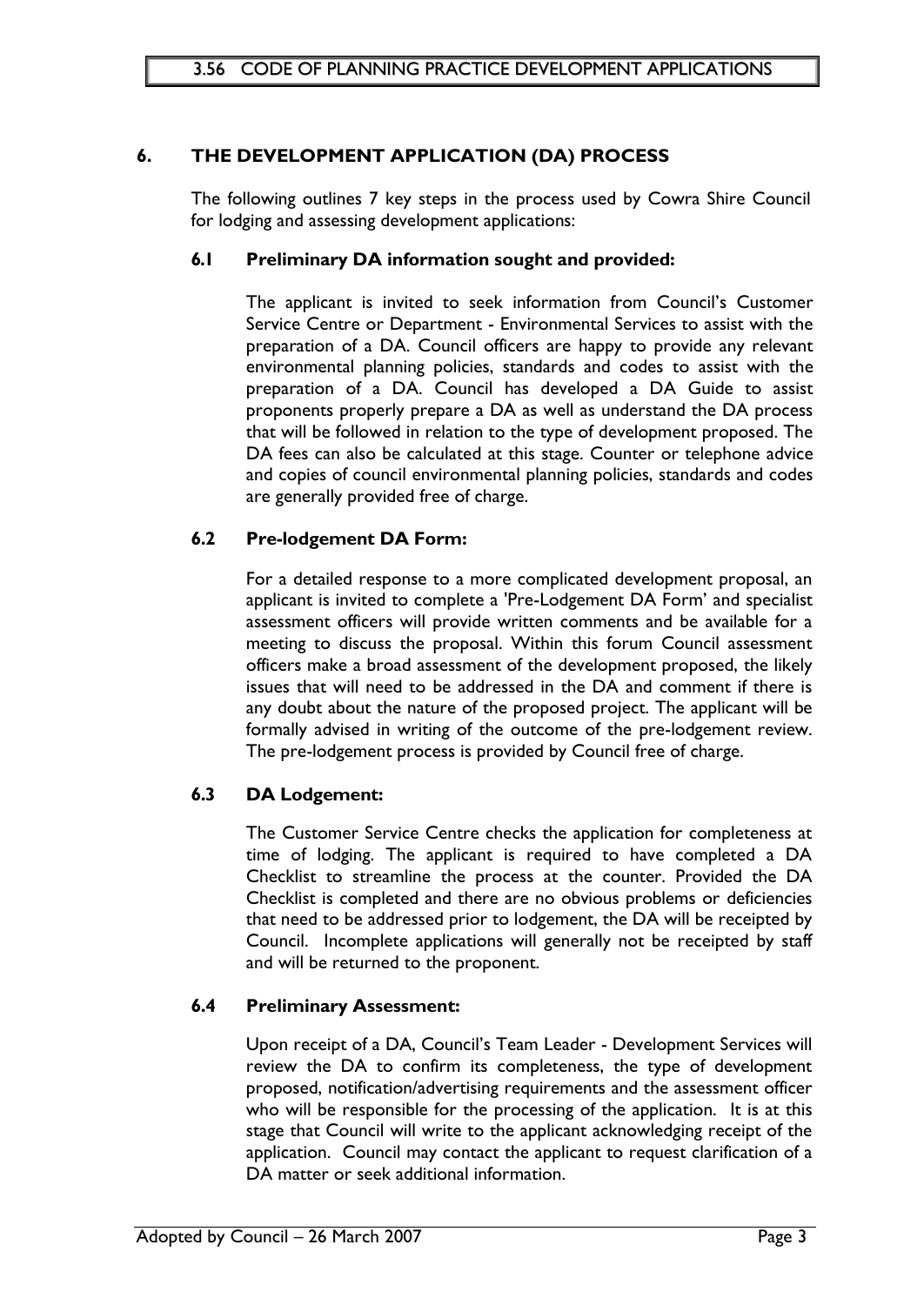#### **6.5 Advertising and notification:**

Depending on the type of development proposed, development applications will either be notified or advertised in accordance with Council"s Advertising and Notification Development Control Plan.

The EP&A Act provides for the advertising of designated development and integrated development.

Council reserves the right to extend the notification or advertising period for any development proposal beyond the minimum requirements where it is considered justified.

Where Council has an interest in a DA (eg Council is the applicant, owns the land the subject of the DA, or will likely benefit from the approval of the application) the DA will be advertised and a statement detailing Council"s interest in the DA will be included in the public notice.

Any written submissions received as a result of advertising and/or notification will be considered in the assessment of the development proposal.

#### **6.6. Assessment:**

The responsible assessment officer is required to assess the DA in accordance with Section 79C of the EP&A Act and makes detailed comparative checks to assess whether the application complies with the requirements of any State Environmental Planning Policies, Regional Environmental Plans, Cowra Local Environmental Plan 1990 and Council"s Development Control Plans and policies.

The assessment may necessitate the Council seeking comments from other government authorities who may have an interest in the development application.

Where the development proposal is consistent with all environmental planning instruments and Council policies, and no objections are received, it may be appropriate for the responsible assessment officer to make the decision about the DA under delegated authority or forward to a more senior officer (ie the Team Leader - Development Services or Director - Environmental Services) for determination under delegated authority.

Where the development proposal is inconsistent with an environmental planning instrument or Council policy, or where substantive written objections have been received, or where the proposal is considered to be contentious or involve Council interests, a report will be tabled at a Council Meeting for determination of the DA.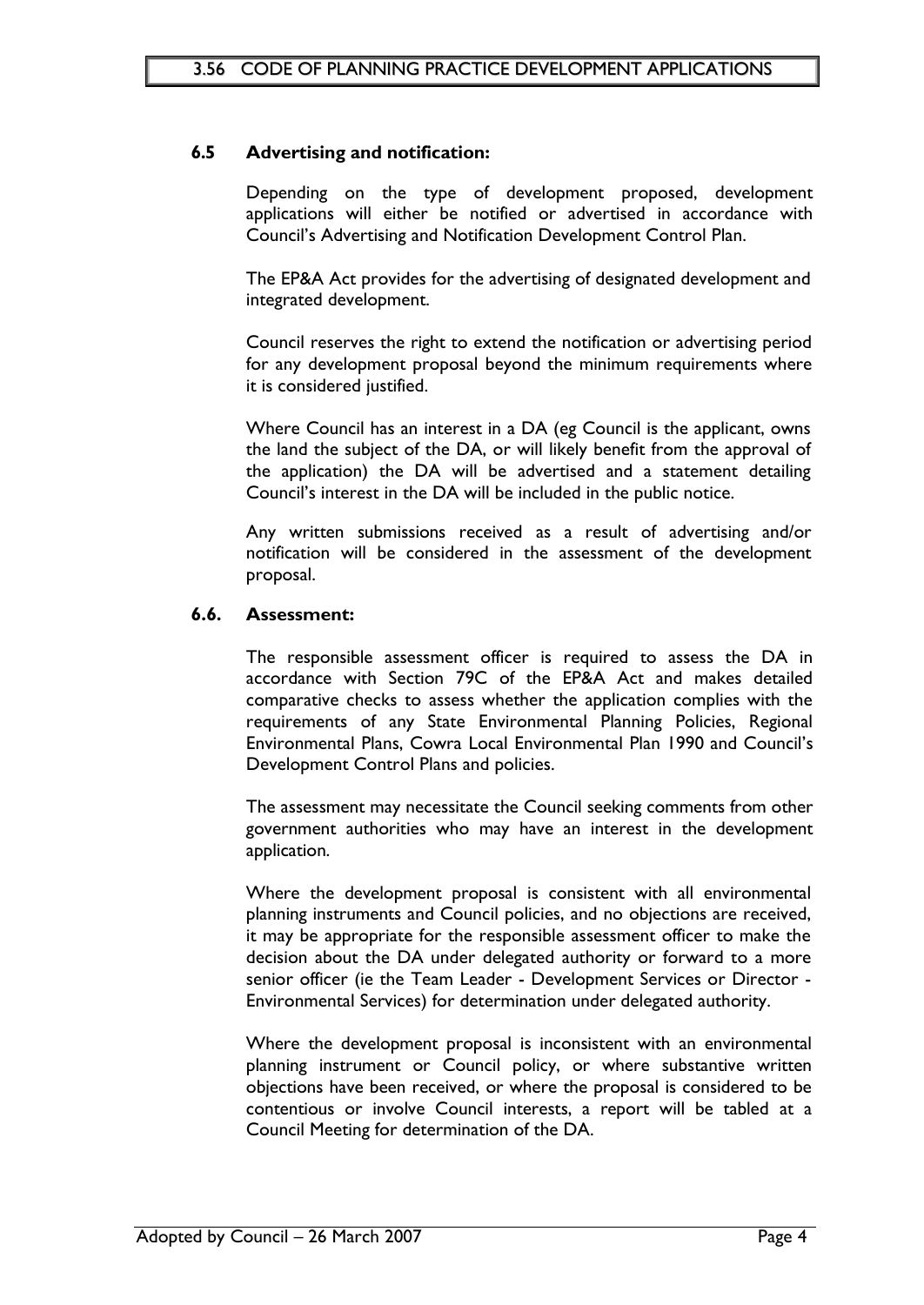#### **6.7 Determination:**

Under section 80 of the EP&A Act, Cowra Shire Council has the power to determine a DA by granting consent, either unconditionally or subject to conditions, or refusing consent to the application.

The determination of a DA will be communicated to the applicant in writing, with advice about the legal ability to review or appeal under the determination in accordance with the EP&A Act. Council will also write to any person who made a written submission/objection to the development proposal, advising its determination of the DA.

Regular public notice of development consents granted by the Council is given in the Cowra Guardian, in accordance with Section 101 of the EP&A Act. It should be noted that the validity of the consent cannot be challenged in Court, unless the challenge is made within 3 months of the date of the public notice in the local newspaper.

#### **7. WAIVING DA FEES**

Any dealings the Council may have with a proponent or applicant regarding the waiving of Development Application Fees must not involve Environmental Services staff.

Environmental Services or Customer Service staff do not have delegated authority to waive fees. Development Applications will therefore not be receipted unless the appropriate DA Fees are paid, or unless there is a prior resolution of Council that the fees are not required to be paid by the applicant, and will be paid by the Council.

Any person who wishes to make a request to the Council to waive fees must do so in writing, addressed to the General Manager of Cowra Shire Council. The grounds for the request to waive fees must be detailed in the letter.

Upon receipt of a request to waive fees the General Manager is required to report to the Council on the merits of the request, with a recommendation to either accede or not accede to the waiving of fees.

In such cases where Council accedes to a request to waive fees, the Council will offer to pay/refund the relevant fees as a donation pursuant to Section 356 of the Local Government Act 1993.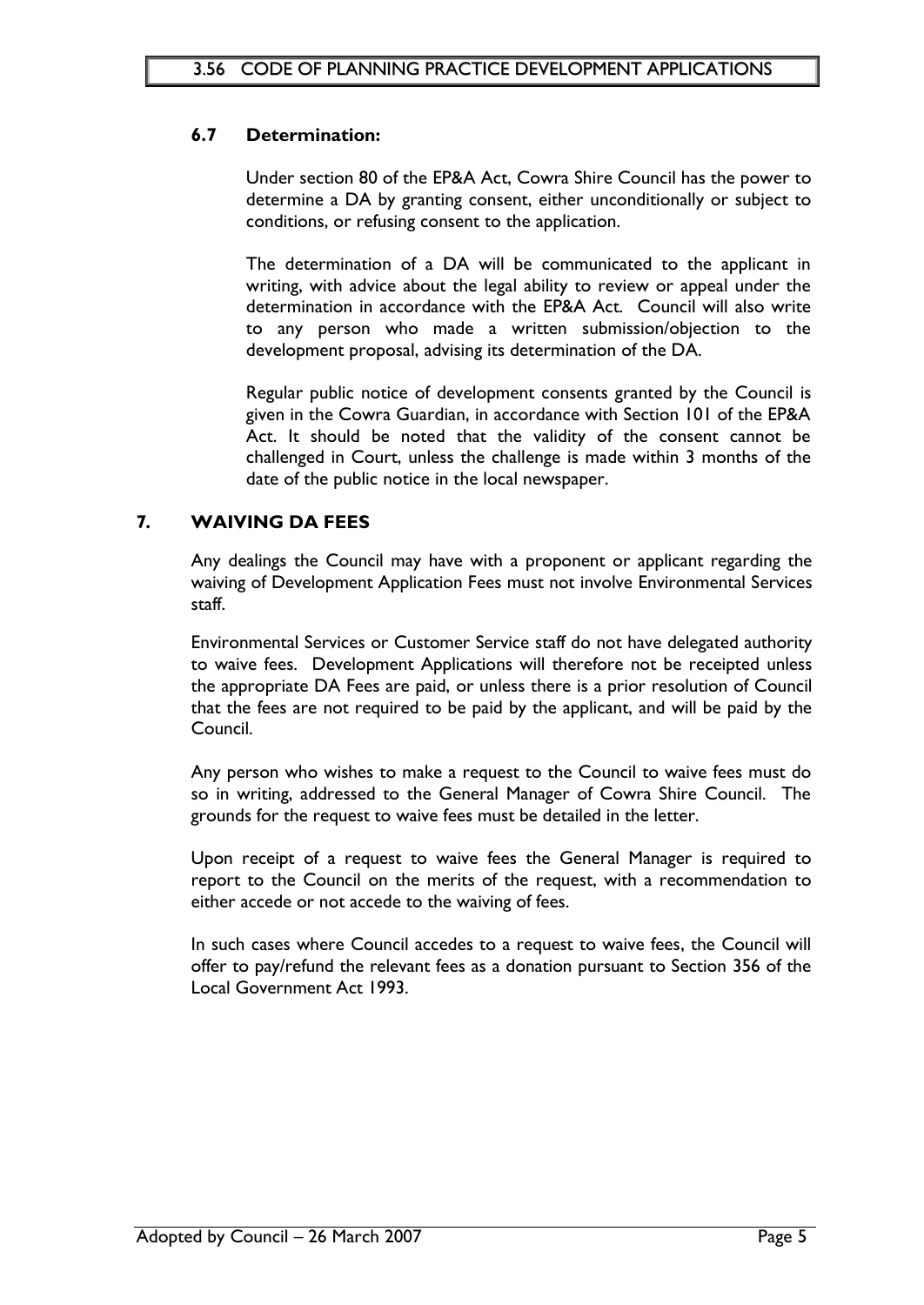#### **8. DEVELOPMENT APPLICATIONS INVOLVING COUNCIL INTERESTS**

Where the Council has an interest in a development proposal, consideration should be given to utilizing independent parties in the assessment and determination process. In such cases where Council does have in interest in a development application, the Director – Environmental Services is required to report to the General Manager, recommending one or more of the following processes:

- For minor developments assessed to involve minimal risk of conflict of interests - DA to be assessed by Environmental Services staff after following correct advertising and notification procedures that state Council"s interest in the matter. The assessment report to be reported to Council for determination of the development proposal. No delegation of authority to be used in the determination of the DA.
- For applications assessed to involve moderate to significant risk of conflict of interest - DA to be assessed by a suitable independent expert to undertake the assessment. The assessment report to be then reported to Council for determination of the development proposal. No delegation of authority to be used in the determination of the DA.
- For applications assessed to involve moderate to significant risk of conflict of interest - DA to be assessed by another Council. The assessment report to be then reported to Council for determination of the development proposal. No delegation of authority to be used in the determination of the DA.
- For applications assessed to involve moderate to significant risk of conflict of interest - DA to be assessed by a suitable independent expert or another Council and then reported to an Independent Hearing Assessment Panel (IHAP) for their review and reporting to Council for determination. No delegation of authority to be used in the determination of the DA.

#### **9. REVIEW OF A DETERMINATION**

Under section 82A of the EP&A Act an applicant can request Council to review a determination of a DA. However, there is no right of review for a determination of a complying development certificate or for a determination in respect of designated development, integrated development or a determination made in respect of application made by the Crown. An application form must be included together with a written statement listing the grounds of the review and the relevant fee.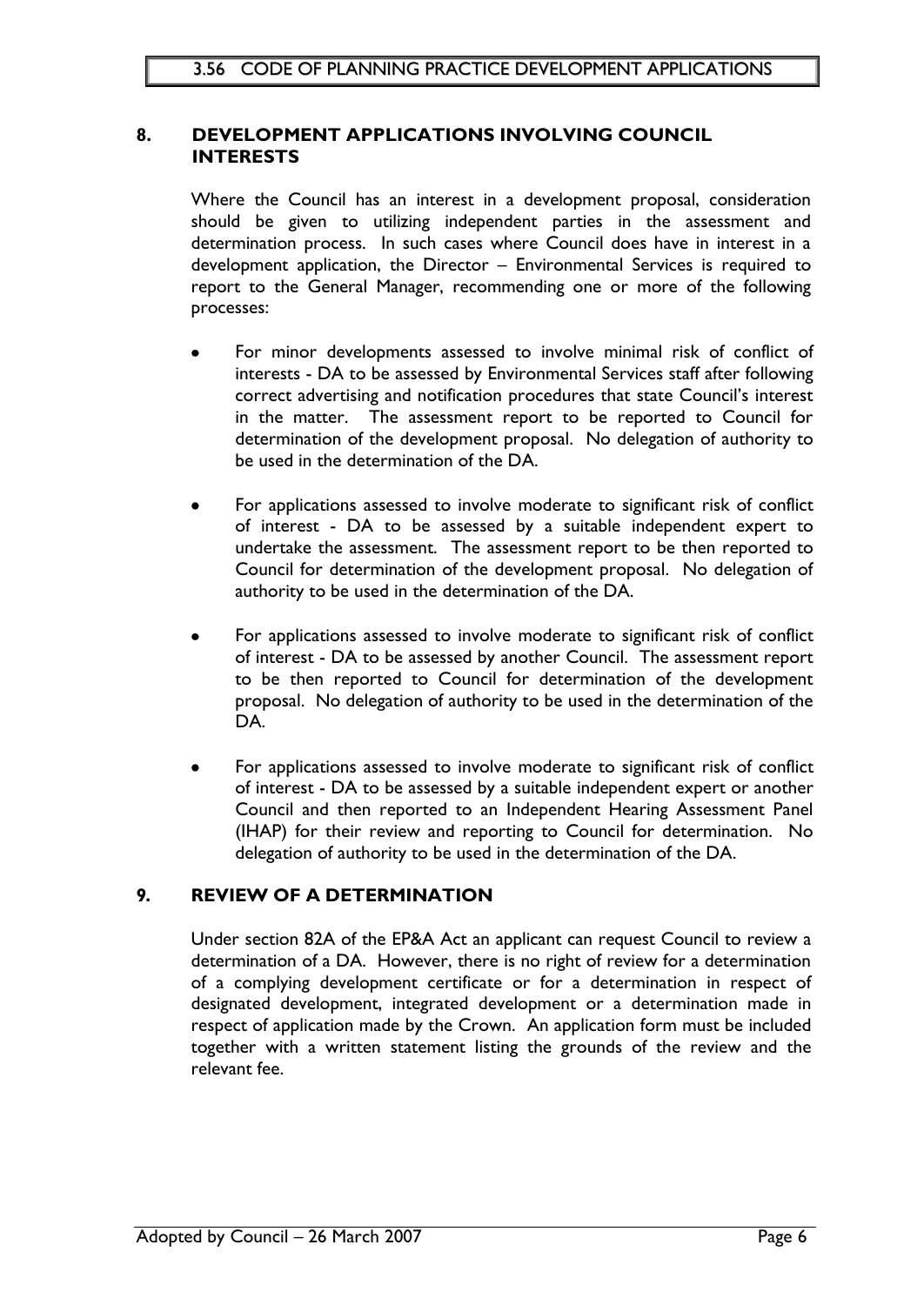#### **10. MODIFY A DEVELOPMENT CONSENT**

Under section 96 of the EP&A Act an applicant can apply to modify a development consent to correct a minor error or to carry out modifications involving minimal environmental impact. This may be appropriate if the applicant disagrees with particular conditions of consent or decides to amend certain aspects of the proposal. An application form must be included together with a written justification for the proposed modification and plans indicating proposed modifications or changes. You must also pay an application fee.

#### **11. APPEAL TO THE LAND AND ENVIRONMENT COURT**

An applicant who is dissatisfied with their notice of determination can appeal to the Land and Environment Court within 12 months of the day on which they received Council"s notice of determination. Separate application must be made with the NSW Land and Environment Court to appeal a determination.

#### **12. STATEMENT OF ETHICS FOR DEVELOPMENT APPLICATIONS**

This section is to inform and guide applicants, objectors and all other people of Council"s values and ethics in regard to development proposals that have to be assessed and then determined by Council. This Statement needs to be read in conjunction with and subject to Council"s Code of Conduct.

*"All parties need to appreciate that Council, (and its delegates) in their formal role of determining a development application has to consider the matters prescribed in legislation in a way that is open and fair and is seen to be open and fair to all parties.*

*Any member of the community may approach a Council assessment officer (during normal business hours) on any matter relating to a DA. Council assessment officers (in particular planning and environmental health and building surveyors) are employed by Council to process applications in a transparent, objective and fair manner. They will listen to the views of objectors and applicants alike and record them for consideration in their assessment. They will help all parties understand the project and process that has to be followed to obtain a decision.*

*Similarly, it is in order for any member of the community to approach a Councillor to explain their position in relation to a DA. However, no Councillor should be expected to offer support or oppose a DA. No Councillor should be asked to or expected to lobby other Councillors to support or oppose a project.*

*Do not expect a Councillor to indicate support for or take any part in lobbying for or against a development even if it is near their property. It would be totally inappropriate and a serious conflict of interest for any Councillor to be involved in a campaign of letter writing to other neighbours for or against a development that is near their property, or for that matter anywhere else in the shire. Do not expect a Councillor to speak to or lobby an*